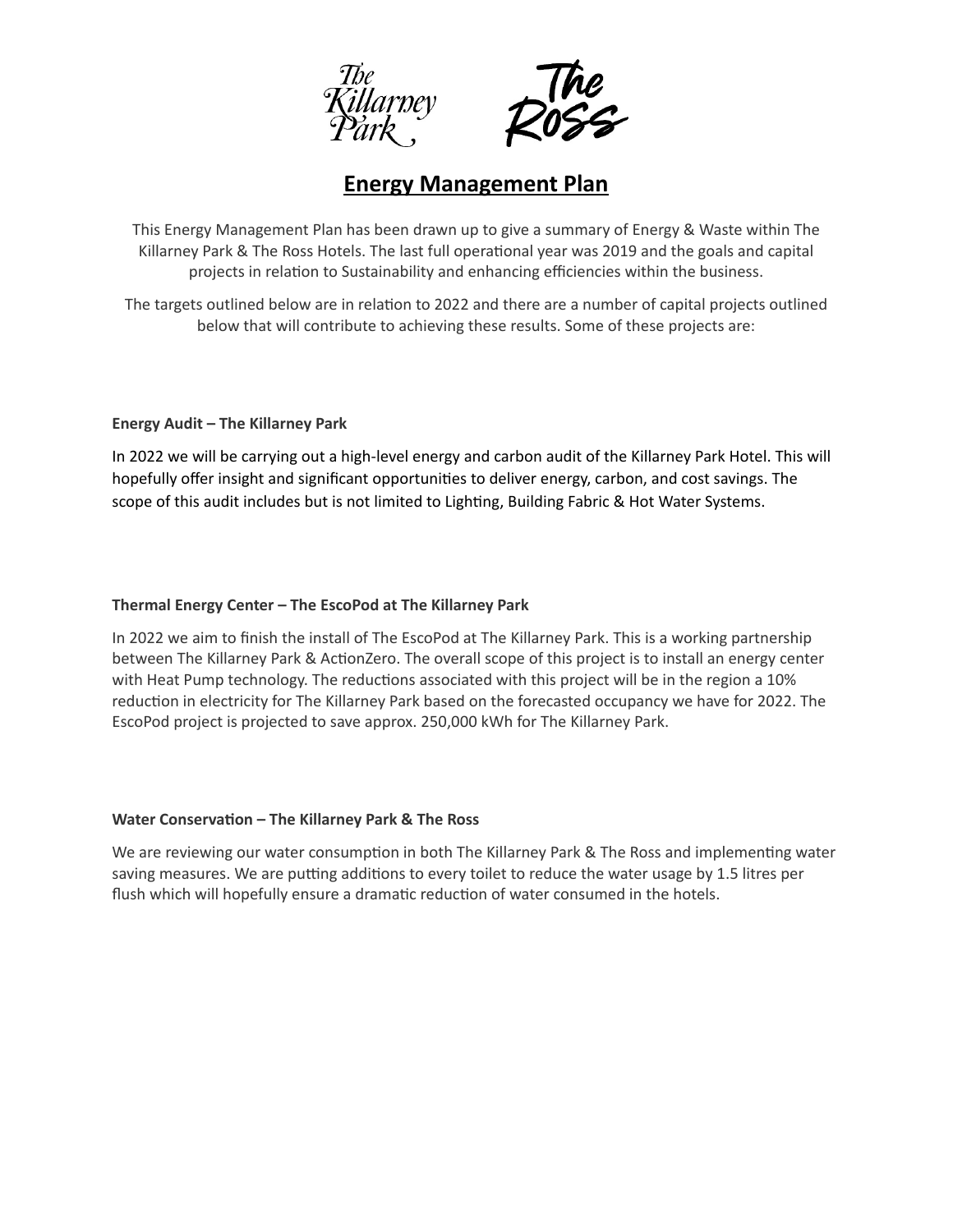|                                         |   | 2021    | 2022 Goal | % reduction |
|-----------------------------------------|---|---------|-----------|-------------|
| <b>Electricity - The Killarney Park</b> |   |         |           |             |
| <b>Electricity Usage (Units)</b>        |   | 500,922 |           |             |
| Electricty Unit per available room      |   | 20      | 19        | 5%          |
| Electricity Usage (Cost)                | € | 79,855  |           |             |
| Avg Unit Cost - Cents                   | € | 0.1594  |           |             |
|                                         |   |         |           |             |
|                                         |   |         |           |             |
| <b>Electricity - The Ross</b>           |   |         |           |             |
| <b>Electricity Usage (Units)</b>        |   | 280,351 |           |             |
| Electricty Unit per available room      |   | 26      | 24        | 8.3         |
| <b>Electricity Usage (Cost)</b>         | € | 48,281  |           |             |
| Avg Unit Cost - Cents                   | € | 0.1722  |           |             |
|                                         |   |         |           |             |
|                                         |   |         |           |             |
| <b>BioLPG - The Killarney Park</b>      |   |         |           |             |
| BioLPG - Usage (Units)                  |   | 143,206 |           |             |
| BioLPG Unit per available room          |   | 44      | 41.8      | 5%          |
| BioLPG - Usage (Cost)                   | € | 52,356  |           |             |
| Avg Unit Cost - Cents                   | € | 0.3655  |           |             |
|                                         |   |         |           |             |
|                                         |   |         |           |             |
| <b>BioLPG - The Ross</b>                |   |         |           |             |
| BioLPG - Usage (Units)                  |   | 47,204  |           |             |
| BioLPG Unit per available room          |   | 34      | 32.3      | 5%          |
| BioLPG - Usage (Cost)                   | € | 28,830  |           |             |
| Avg Unit Cost - Cents                   | € | 0.6107  |           |             |
|                                         |   |         |           |             |
|                                         |   |         |           |             |
| <b>Water - The Killarney Park</b>       |   |         |           |             |
| Total Mains Water Usage (Cubic metres)  |   | 801     | 680.85    | 15%         |
| Total Well Water Usage (Cubic Metres)   |   | 5441    | 4624.85   | 15%         |
| <b>Total Cost of Water</b>              | € | 7868    |           |             |
|                                         |   |         |           |             |
|                                         |   |         |           |             |